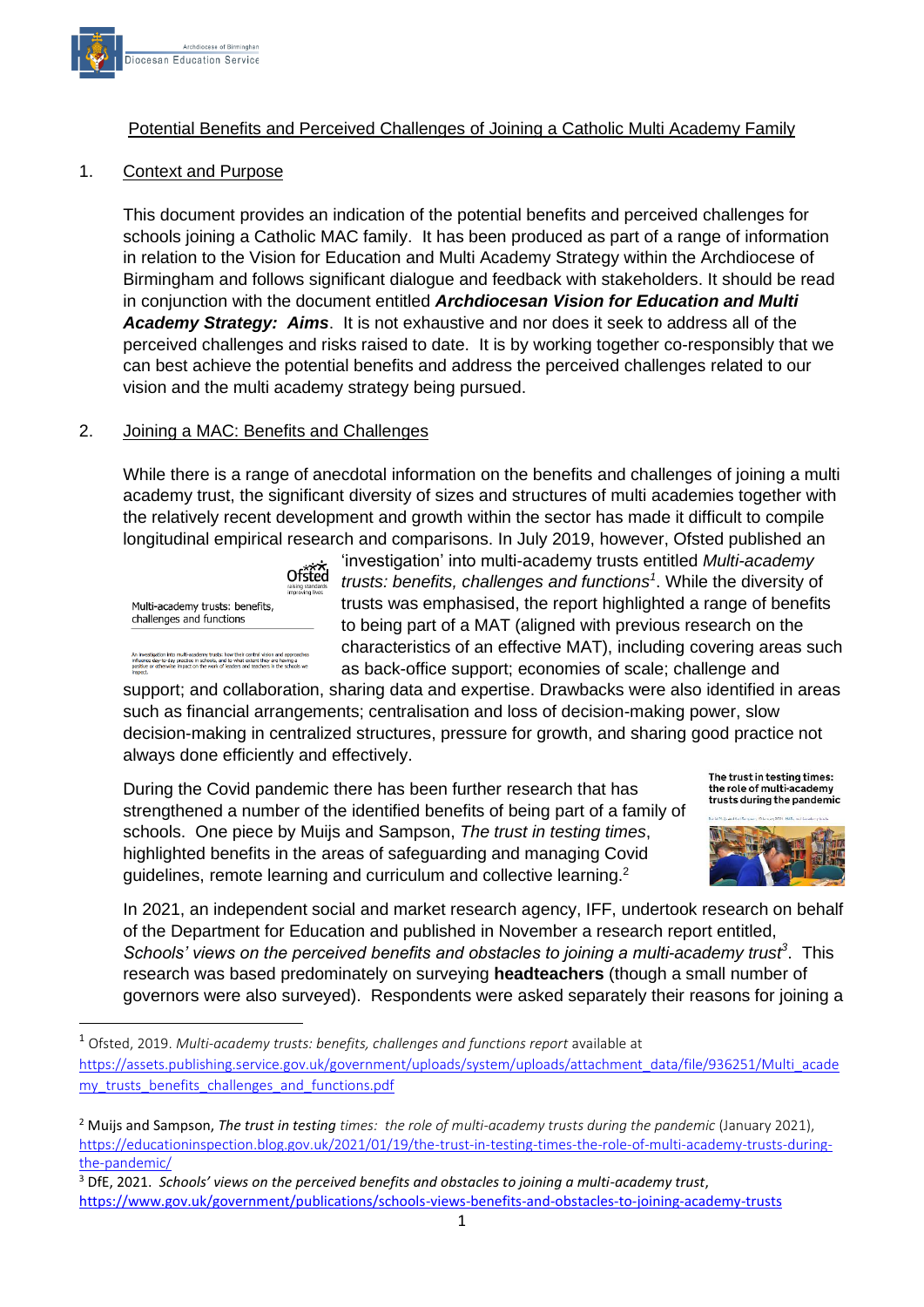

MAT, the benefits they thought they would gain, with recent converters being asked the benefits and downsides experienced as a result of joining. The research also segments

**Separtment**<br>for Education Schools' views on the perceived benefits and obstacles to joining a multiacademy trust **Research report** 

November 2021 **IFF Research** 

responses by primary and secondary schools. The most significant benefits expected were "greater collaboration, including sharing of skills and expertise across different schools in the MAT" together with "improved outcomes for pupils" followed by "the quality of school leadership," "cost savings and efficiencies," and "improved sense of direction and purpose." The improvements experienced did predominately align with those expected (with primary schools identifying in addition following joining a MAT improving training for staff). Those schools who recently converted to a MAT also were asked what the 'negatives or downsides' were (if any) of joining a MAT. There were no negatives expressed by 38% of primaries and

23% of secondaries. For primaries and secondaries who did express such negatives or downsides these were in summary as follows:

| Primaries who recently converted        | Secondaries who recently converted       |
|-----------------------------------------|------------------------------------------|
| o Difficulty adapting to new procedures | $\circ$ Reduction in autonomy (16%)      |
| and processes (19%)                     | o Reduced control over finances (18%)    |
| o Increased workload (18%)              | o Taking longer to get things done (12%) |
| o Reduction in autonomy (16%)           |                                          |

The report includes in its conclusions that:

## **"Most schools that had chosen to form or join a MAT in the last three years felt that converting had a positive overall impact on their school. Only one in twenty felt the overall effect had been negative."**

It also states, "That said, most recent converters did find the process of converting and adapting to their new status challenging."

Set out in Appendix 1 is a summary of the main benefits and challenges of joining a Multi Academy Company that have been identified to date within the Archdiocese. While it recognised that it is not an exhaustive list, further to review of sector research and information together with ongoing dialogue and feedback, it is felt that the opportunities to achieve the benefits identified here and elsewhere outweigh the potential risks, challenges and perceived barriers; particularly when taking into account our shared mission and Catholic values. The ambition is to work together to identify the various risks and challenges and smooth them as far as possible in pursuing the multi academy strategy in the Archdiocese. This work sets out to deepen the mission of the Church, offering young people with an excellent education and providing them with a solid Christian formation in the light of the Gospel.

## 3. Summary and Next Steps

Increasingly, the sector has been identifying and developing the key characteristics of an effective Multi Academy Trust. The Confederation of School Trusts (CST), for example, has recently released in January 2022 a report as part of their [White Paper Series \(cstuk.org.uk\)](https://cstuk.org.uk/policy-research/cst-white-paper-series) entitled *What is a Strong Trust? A CST discussion paper*. 4 This follows the publication of a book in 2020 by Sir David Carter, former National School Commissioner, (together with Laura McInerney) entitled Leading Academy Trusts, why some fail but most don't. Also, the DfE has

<sup>4</sup> CST, What is a Strong Trust? A CST discussion paper, January 2022: [https://cstuk.org.uk/policy-research/cst-white-paper](https://cstuk.org.uk/policy-research/cst-white-paper-series)[series](https://cstuk.org.uk/policy-research/cst-white-paper-series)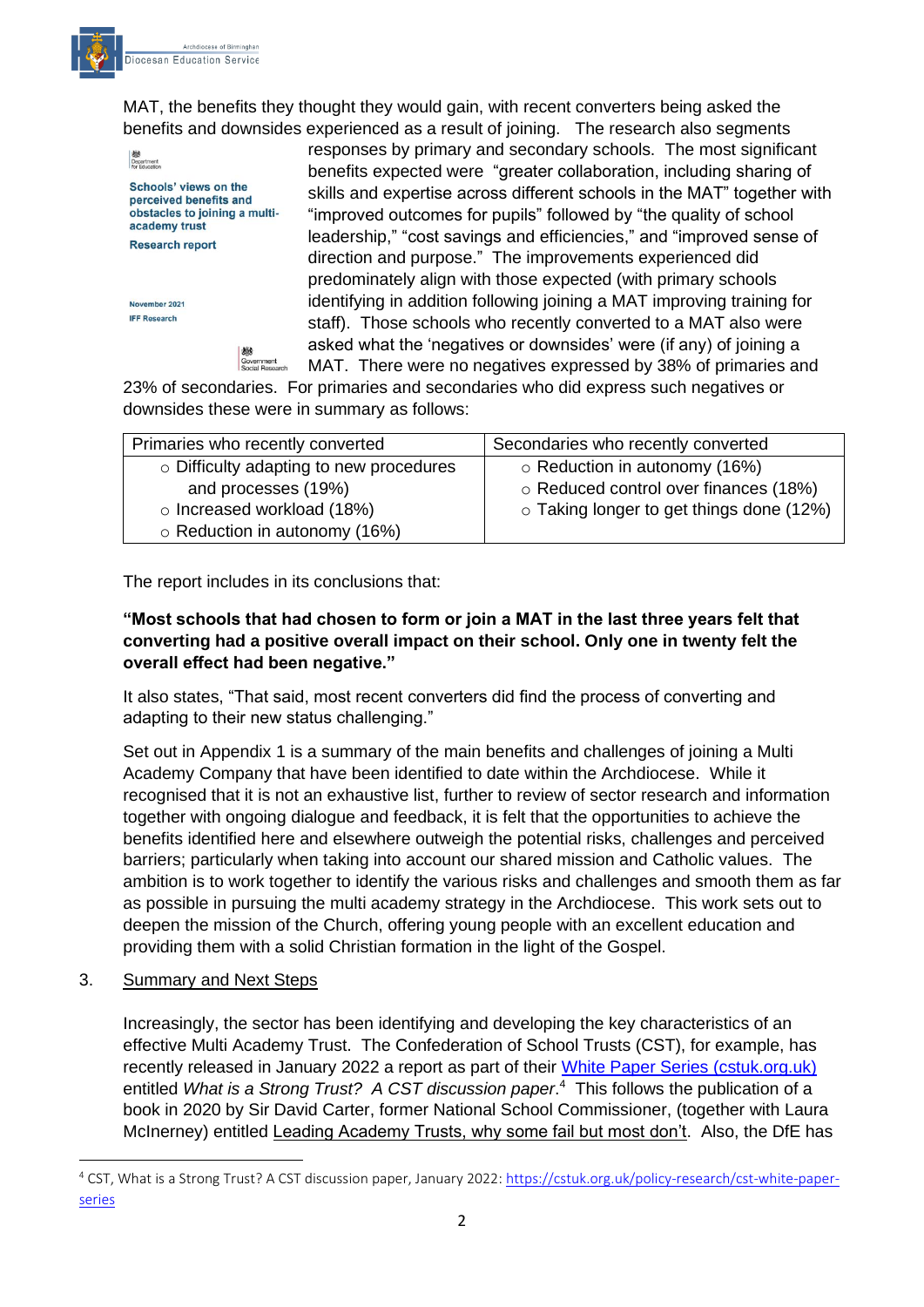

published a MAT Assurance Framework<sup>5</sup> and related guidance to aid strengthening and growing the multi academy's capacity for school improvement.

While there is a growing body of research and information – highlighting both the benefits and challenges of joining and maturing within a family of schools in a multi academy - this is secular in nature and does not take into account the mission of Catholic education nor the values which would inform our structures and how we implement and operate within our multi academy families as well as collaboratively within our Archdiocese family. The multi academy or 'MAC' framework is a legal vehicle which supports long-lasting and structural partnerships, however, it in itself is not a panacea that will achieve our shared mission. The BDES will, in the coming weeks, work in partnership with key stakeholders across the Archdiocese, building on and adapting current frameworks such as those as set out above, to further clarify and articulate the key characteristics of a family of schools within a *Catholic* Multi Academy Company in the Archdiocese of Birmingham to ensure the implementation of the multi academy strategy aligns with our mission and best enables our vision for education to be achieved $6$ .

As at 17 March 2022

<sup>5</sup> <https://www.gov.uk/government/publications/multi-academy-trusts-establishing-and-developing-your-trust>

<sup>&</sup>lt;sup>6</sup> A Catholic multi academy as opposed to a secular trust has embedded in its articles an express charitable object as follows: "the advancement of the Catholic religion in the Diocese by such means as the Diocesan Bishop may think fit and proper by, but without prejudice to the generality of the foregoing, the establishing, maintaining, carrying on, managing and developing of Catholic schools in the United Kingdom conducted in accordance with the principles, and subject to the regulations and discipline of the Catholic Church." This is an important feature which provides legal protection to preserve the Catholic ethos of the schools and their accountability to the Archbishop.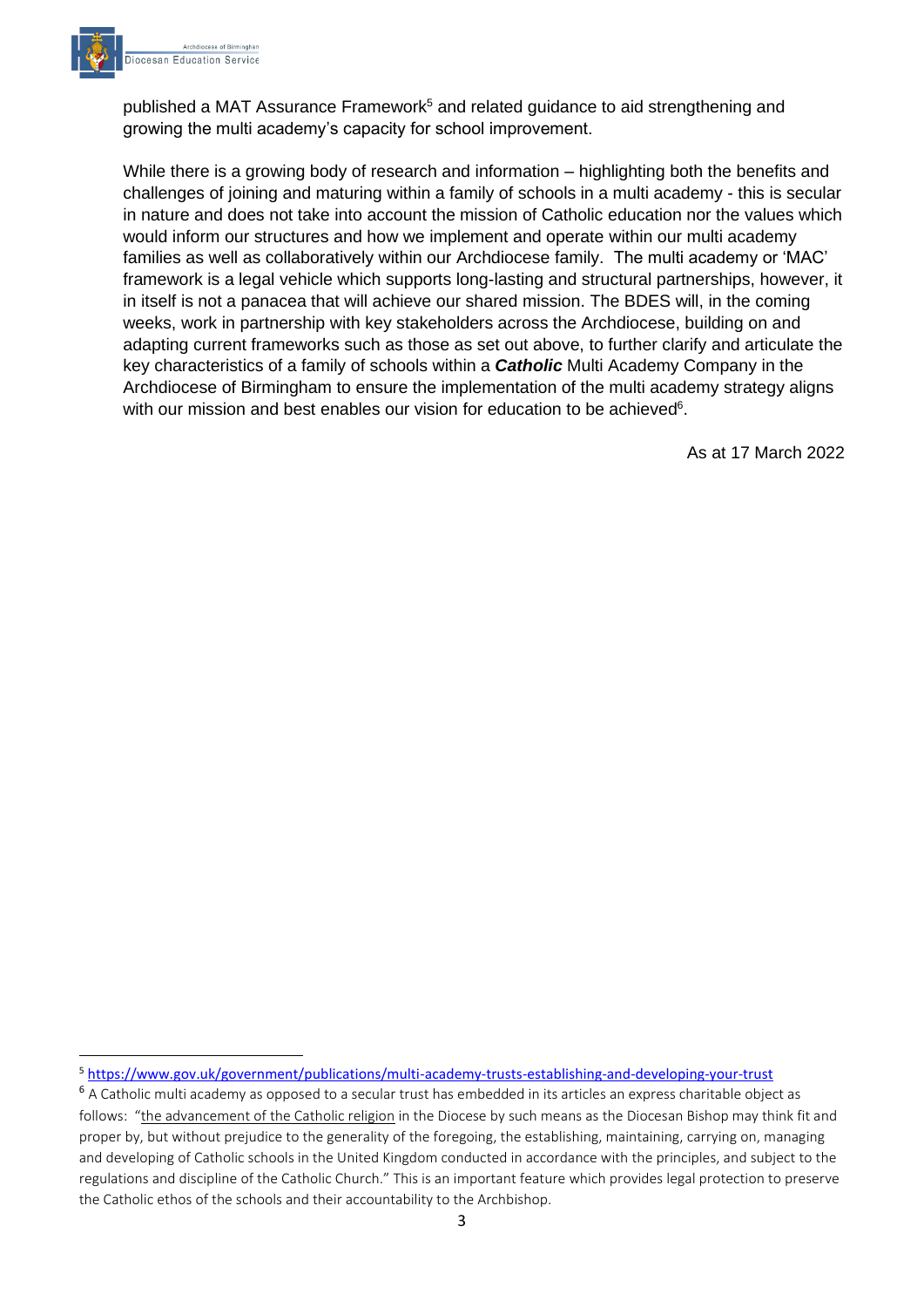

Appendix 1

# Summary of Potential Benefits and Perceived Challenges

|                                     | <b>Potential Benefits</b>                                                                                                                                                                                                                                                                                                                                                                                                                | <b>Perceived Challenges</b>                                                                                                                                                                                                                                                                                    |
|-------------------------------------|------------------------------------------------------------------------------------------------------------------------------------------------------------------------------------------------------------------------------------------------------------------------------------------------------------------------------------------------------------------------------------------------------------------------------------------|----------------------------------------------------------------------------------------------------------------------------------------------------------------------------------------------------------------------------------------------------------------------------------------------------------------|
| <b>Catholic Life</b><br>and Mission | Protecting and Securing Catholic education and schools: all schools coming<br>together within a multi academy family of schools within the larger<br>Archdiocesan family supports the common good more effectively and<br>enhances resilience - making sure that Catholic education provision in all<br>parts of the Archdiocese can be retained [No school community should be<br>left isolated or at risk.]                            | Loss of individual school identity / ethos and reduction in the<br>ability to serve the specific school/parish community<br>Imbalance between solidarity and subsidiarity, with too much<br>control and decision-making at the 'central' and 'Board' level<br>of the MAC rather than within individual schools |
|                                     | Enhancing the support for the vulnerable and disadvantaged: ability to<br>allocate resources to areas of greatest need, ability to engage expertise<br>MAC-wide in relation to formation, SEND, disadvantaged, behaviour,<br>mental health and wellbeing, etc. [In the light of the impact of the pandemic,<br>there is a particular urgency for schools to work together to produce<br>solutions that a single school cannot do alone.] | Local schools not able to support the charities their pupils /<br>staff wish to through fundraising<br>Parish priests having reduced engagement within the school                                                                                                                                              |
|                                     | Development and enrichment of Catholic Life (and chaplaincy) at a larger<br>scale: directors, governors and senior leaders collectively coming together<br>for retreats / formation and ensuring opportunities for staff and pupils to do<br>so as well; enhanced chaplaincy and Catholic Life and Mission work across<br>schools with greater impact than can be achieved within one school                                             |                                                                                                                                                                                                                                                                                                                |
|                                     | Identifying and developing the next generation of Catholic leaders and<br>encouraging their vocation, exposing aspiring leaders to leadership<br>expertise within the MAC and development of appropriate formation,<br>induction and training, embedding it within the local context, preparing them<br>for leadership within a Catholic School as well as wider systems leadership                                                      |                                                                                                                                                                                                                                                                                                                |
|                                     | Ability to create stronger, sustained links between schools, home/parents<br>and parishes and alignment with Archdiocesan vision and plan and the<br>mission of the Church                                                                                                                                                                                                                                                               |                                                                                                                                                                                                                                                                                                                |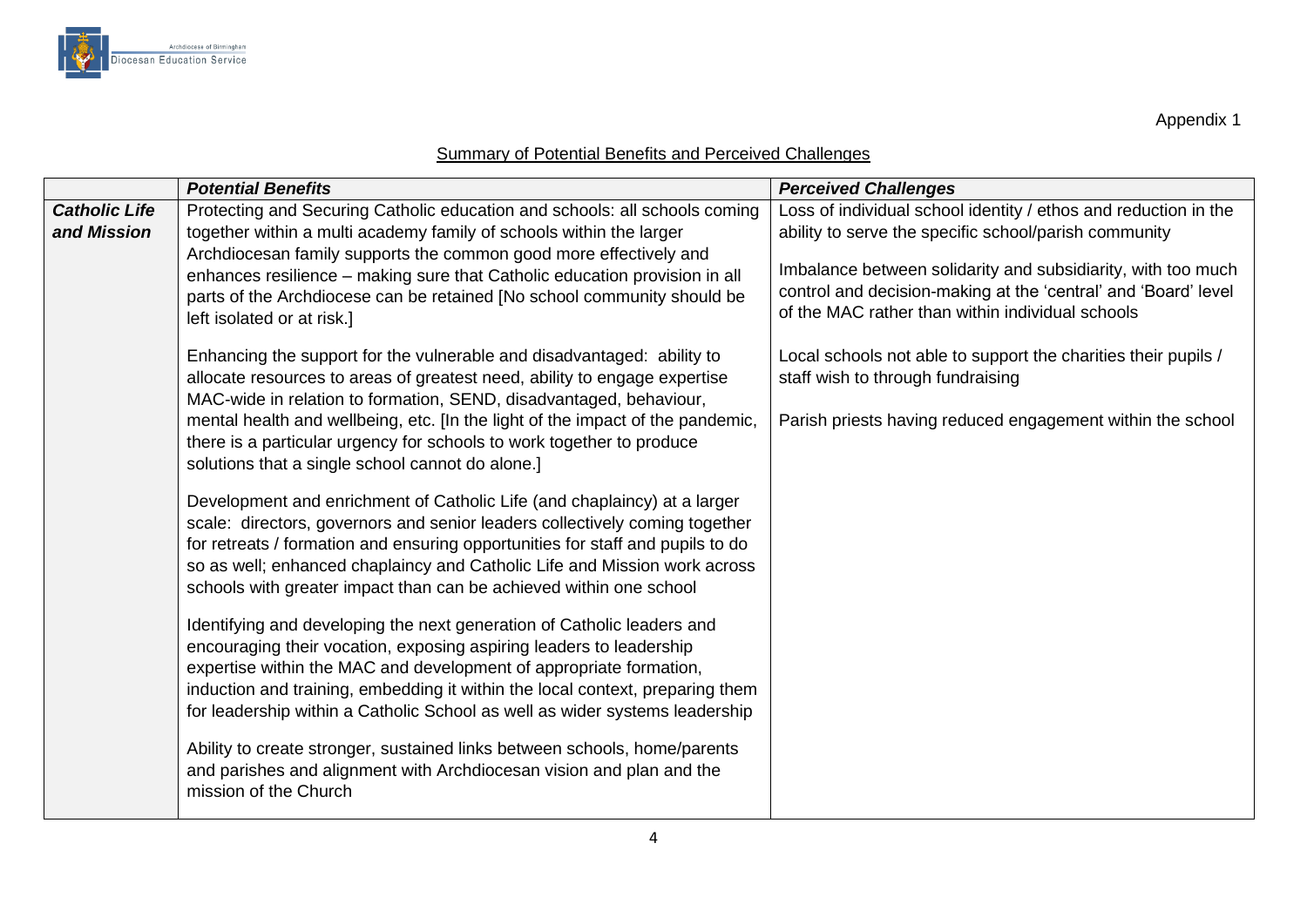

|                                                               | Greater collective ability to engage in and have impact through social action<br>and fundraising<br>Provision of an education system rooted in the principles of Catholic Social<br>Teaching and social justice including solidarity, subsidiarity, belonging,<br>connectedness and the common good (replacing emphasis on personal<br>individual autonomy)                                                                                                                                                                                                                                                                                              |                                                                                                                                                                                                                                                                 |
|---------------------------------------------------------------|----------------------------------------------------------------------------------------------------------------------------------------------------------------------------------------------------------------------------------------------------------------------------------------------------------------------------------------------------------------------------------------------------------------------------------------------------------------------------------------------------------------------------------------------------------------------------------------------------------------------------------------------------------|-----------------------------------------------------------------------------------------------------------------------------------------------------------------------------------------------------------------------------------------------------------------|
|                                                               | <b>Potential Benefits</b>                                                                                                                                                                                                                                                                                                                                                                                                                                                                                                                                                                                                                                | <b>Perceived Challenges</b>                                                                                                                                                                                                                                     |
| <b>Teaching and</b><br><b>Educational</b><br><b>Standards</b> | Innovation in a diverse and enriching curriculum, tapping into a wider range<br>of expertise and sharing best practice across the multi academy family,<br>together with integrated curriculum planning between<br>primary/middle/secondary results in improved transition, progress and<br>attainment<br>Improvements in class teaching as a result of greater access to CPD and<br>shared enterprise across the MAC<br>Smoothing and Increasing Transition (3-19): familiarisation of pupils<br>between schools and different stages increases likelihood of pupils staying<br>in Catholic education and smooths the transition experience, increasing | Too much consistency in curriculum implementation and/or<br>related policies which could hinder innovation and reduce<br>ownership of accountability for progress of pupils by teachers<br>locally<br>Greater incidence of 'losing' good staff to other schools |
|                                                               | wellbeing and progress/attainment for pupils<br>Broader range of enrichment and extra curricular experiences available for<br>pupils                                                                                                                                                                                                                                                                                                                                                                                                                                                                                                                     |                                                                                                                                                                                                                                                                 |
|                                                               | Reducing workload and increasing effectiveness for teachers and senior<br>leaders                                                                                                                                                                                                                                                                                                                                                                                                                                                                                                                                                                        |                                                                                                                                                                                                                                                                 |
|                                                               | Shared Staffing: increasing opportunities for staff development and also<br>ability to deploy staffing expertise according to greatest need                                                                                                                                                                                                                                                                                                                                                                                                                                                                                                              |                                                                                                                                                                                                                                                                 |
| <b>Strategic</b>                                              | Leadership Development: Opportunity to develop and retain leaders,                                                                                                                                                                                                                                                                                                                                                                                                                                                                                                                                                                                       | Alignment of Vision and Strategic Planning: local governors                                                                                                                                                                                                     |
| Leadership                                                    | including Catholic leaders, through greater and more diverse opportunities                                                                                                                                                                                                                                                                                                                                                                                                                                                                                                                                                                               | and leaders cannot set independently their own vision and                                                                                                                                                                                                       |
| and                                                           | and new and emerging leadership models [within the multi academy family                                                                                                                                                                                                                                                                                                                                                                                                                                                                                                                                                                                  | strategic plan; need to engage with and align to the wider                                                                                                                                                                                                      |
| <b>Management</b>                                             | and across the Archdiocese]                                                                                                                                                                                                                                                                                                                                                                                                                                                                                                                                                                                                                              | vision and strategic planning of the MAC                                                                                                                                                                                                                        |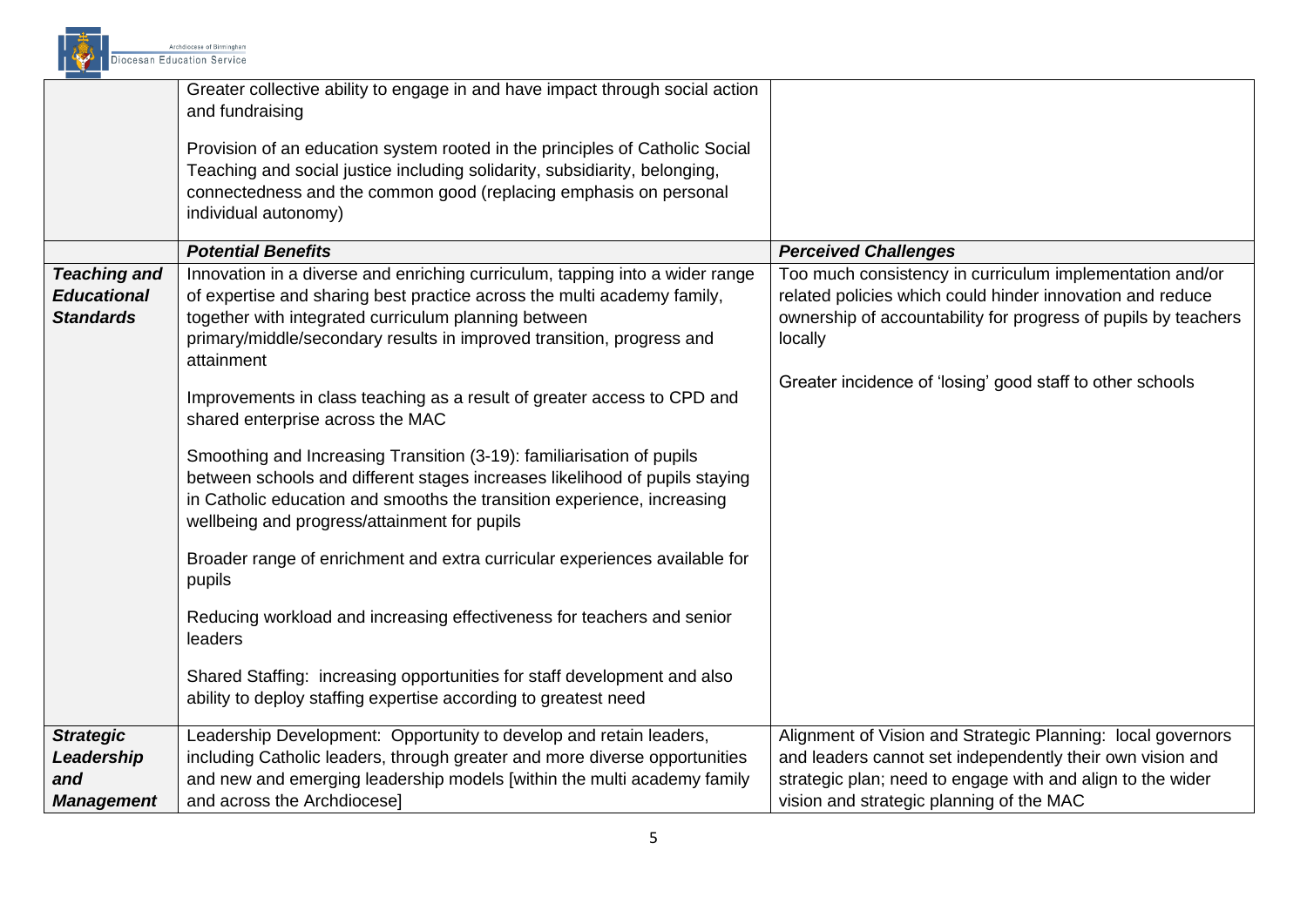

|                                                                                       | Formation / CPD: can be more frequently, effectively and more efficiently<br>delivered across a number of schools and better aligned with our mission<br>and vision                                                                                                                                                                                                                                                                                                              | Loss of 'Power' - retaining enough control at the local school<br>level [decision-making at the level of the local governing body<br>significantly reduced]                                                                                                                                                                                                                                      |
|---------------------------------------------------------------------------------------|----------------------------------------------------------------------------------------------------------------------------------------------------------------------------------------------------------------------------------------------------------------------------------------------------------------------------------------------------------------------------------------------------------------------------------------------------------------------------------|--------------------------------------------------------------------------------------------------------------------------------------------------------------------------------------------------------------------------------------------------------------------------------------------------------------------------------------------------------------------------------------------------|
|                                                                                       | Improved wellbeing: enhanced opportunities to engage with other senior<br>leaders across the MAC through formation, training and development as<br>well as distributing aspects of management and compliance workload.                                                                                                                                                                                                                                                           | Diversion of leadership capacity to plan and implement<br>changes                                                                                                                                                                                                                                                                                                                                |
|                                                                                       | Governance Diversity and Increased Capacity: Directors and governors<br>can draw on a wider diversity of skills, expertise and perspectives to ensure<br>strategic planning aligns with vision and mission and serves the common<br>good as well as the range of communities within the MAC                                                                                                                                                                                      | 'Loss' of the role of Headteacher due to other leadership<br>models being deployed and accountability to the CSEL;<br>school not being able to determine own staffing structure                                                                                                                                                                                                                  |
|                                                                                       | Multi Academies as Civic Actors: greater effectiveness in engaging with<br>government, other civic organisations, health trusts, employers, and other<br>external agencies                                                                                                                                                                                                                                                                                                       |                                                                                                                                                                                                                                                                                                                                                                                                  |
|                                                                                       | <b>Potential Benefits</b>                                                                                                                                                                                                                                                                                                                                                                                                                                                        | <b>Perceived Challenges</b>                                                                                                                                                                                                                                                                                                                                                                      |
| <b>Operations:</b><br>Finance,<br><b>Estates, IT</b><br>and Human<br><b>Resources</b> | Enhanced expertise, centralising support functions (where appropriate) and<br>increasing access to specialist expertise and skills in relation to Finance,<br>HR, IT, Estates, as well as educational standards and teaching<br>Greater support in exceptional circumstances: should there be unexpected<br>challenges in a school (e.g. financial, senior leadership), there is a greater<br>capacity to resolve ensuring the Catholic education of the school is<br>protected. | Potential inability to allocate resources at local level:<br>individual school leadership / governors not having the same<br>MAC-wide strategic priorities as determined by the Board and<br>potentially not able to deploy resources as they feel best for<br>their individual school<br>Giving the 'MAC' any carry forward/reserves saved by the<br>school for a specific strategic investment |
|                                                                                       | Harnessing resources and creating economies of scale: as the MAC can<br>purchase and make service contracts as a whole, purchasing power<br>collectively can be higher than as an individual school - greater value for<br>money can be achieved<br>Enhanced budgetary management and strategic financial planning                                                                                                                                                               | Paying the 'MAC' too much out of the schools budget and not<br>spending it to benefit the children in the school [particularly on<br>paying for central team/CSEL]<br>Slower decision making given need to reference different<br>'layers' of governance and executive leadership                                                                                                                |
|                                                                                       |                                                                                                                                                                                                                                                                                                                                                                                                                                                                                  | Accounting for potential pension deficits                                                                                                                                                                                                                                                                                                                                                        |